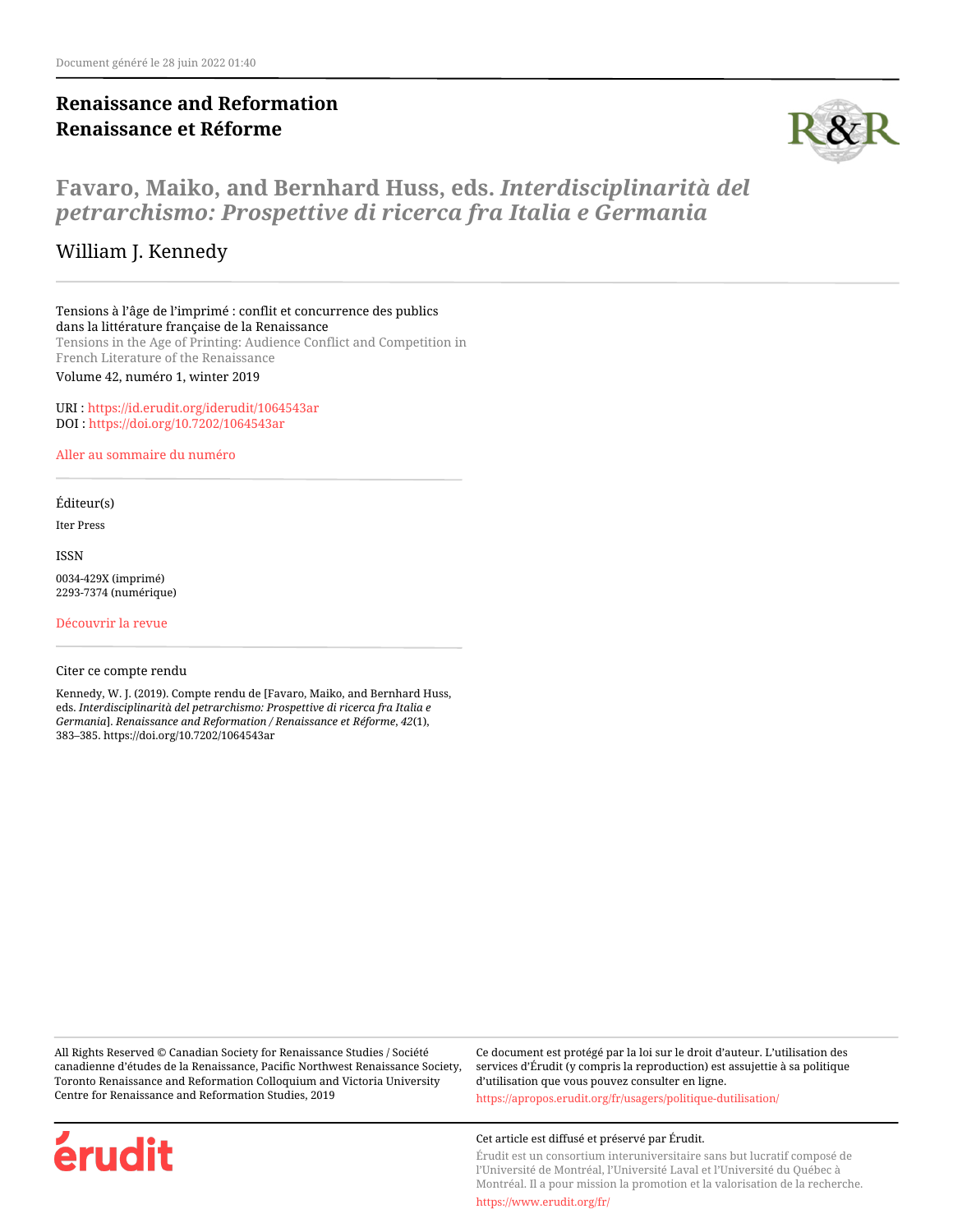Claire) par un jésuite fait de l'humaniste une sorte de modèle de l'enseignement de la Compagnie.

Ce volume, de belle tenue, dépouillé de toute scorie, comporte plus de trente illustrations, une ample bibliographie et un index des noms propres. Il se signale particulièrement par les différentes approches qu'il propose sur une longue période. Se dessinent ainsi, à travers les mutations, des constantes qui aident à comprendre l'évolution de la notion même de texte.

françois roudaut Université Paul-Valéry (Montpellier III)

#### **Favaro, Maiko, and Bernhard Huss, eds.**

## *Interdisciplinarità del petrarchismo: Prospettive di ricerca fra Italia e Germania.*

Biblioteca dell' "Archivum Romanicum," series 1, vol. 486. Florence: Leo S. Olschki, 2018. Pp. x, 272 + 28 ill. ISBN 978-88-222-6585-2 (paperback) €35.

This book offers thirteen papers originally presented at a conference that I can only wish to have attended at Berlin's Freie Universität in October 2016. Fortunately, the volume provides us with papers by leading Italian and German scholars (all rendered in Italian) as records of the proceedings and as provocations to future interdisciplinary study. Their topics concern the presumptive but rarely explored dialectic between literary Petrarchism and its penetration into philosophical, theological, artistic, humanistic, musical, and dramatic discourses. Various approaches raise critical, theoretical, disciplinary, and methodological issues in the fields of literary study, history of ideas, art history, and musicology. The book's skilful editors, Maiko Favaro and Bernhard Huss, parcel the work into four sections comprising philosophy and spirituality, the figurative arts, classical culture, and music and theatre.

The first section opens with Gerhard Regn's "Petrarchismo ed etica nella poesia lirica del Cinquecento," which presents an appropriately synoptic view of Petrarch's reception from Bembo's embrace of the poet's amatory themes as suitable for heroic epic and the pursuit of glory, to Tasso's embrace of his "vario stile" as suitable for courtly sonnets. Co-editor Favaro studies the Petrarchan lover's distance from the beloved in Cornelio Frangipane's epistolary *Dialogo*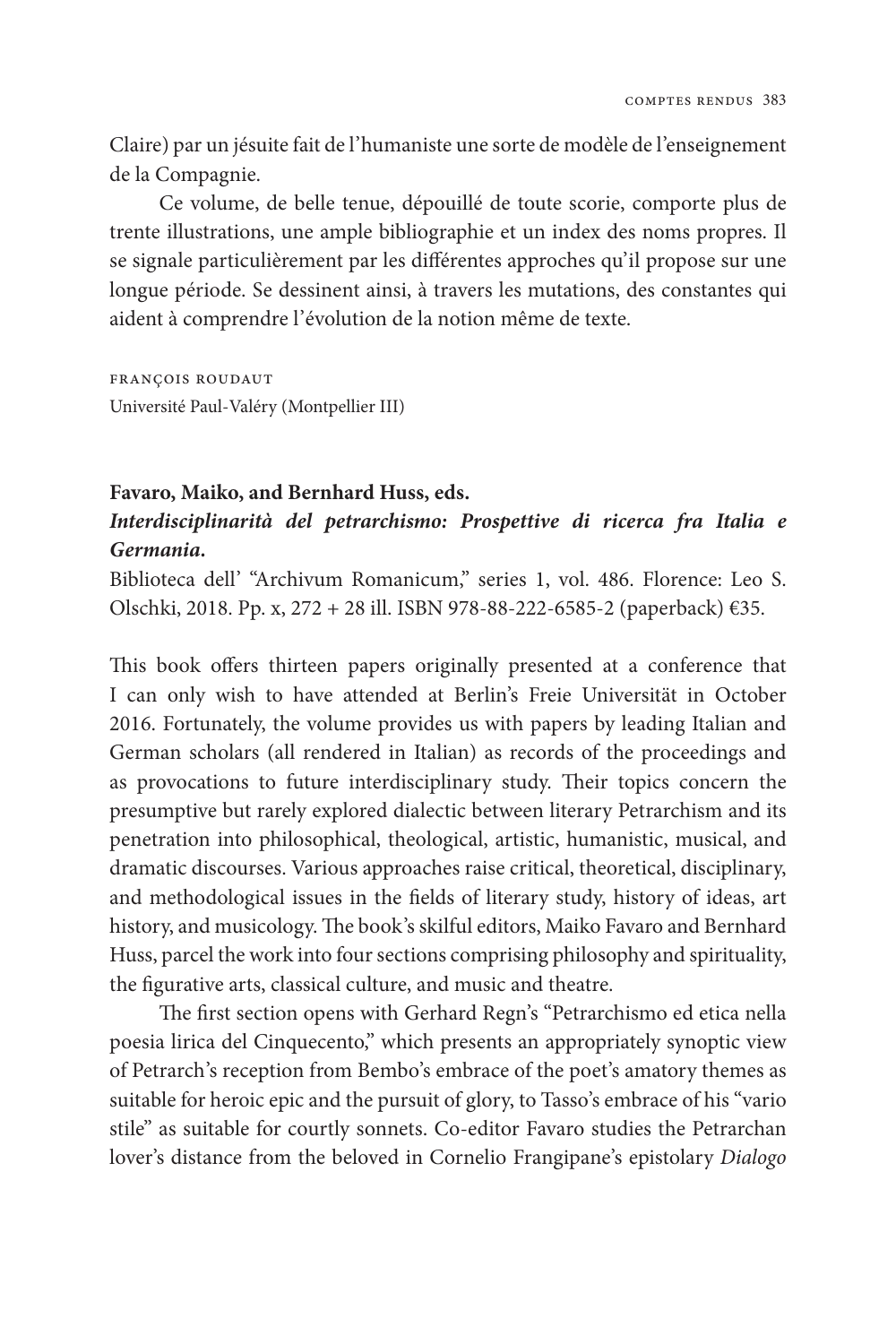*d'amore* (1541, published in 1588). This lesser-known work measures Petrarch's poetic authority against that of ancient and near-contemporary writers, with nods to Virgil, Ovid, Catullus, and Tibullus updated by references to Bembo, Ariosto, and Tullia d'Aragona. Mark Föcking's "Correggere il Petrarca" examines the Petrarchan spirituality of Pietro Bembo (whose concupiscence was roundly deprecated during the Counter-Reformation), Girolamo Malipiero (whose much-derided *Petrarca spirituale* the critic refreshingly revaluates), and Giovanni Giacomo Salvatorino (whose *Thesoro de sacra scrittura* the critic likewise revaluates). David Nelting revisits Tasso's mode of Petrarchism in the *Gerusalemme liberata* where its carnal impulses are purified by a poetic *dolcezza* and gentleness of temperament.

The second section pivots to the visual arts with Umberto Mosca's survey of the reception of Laura's "Capei d'oro" by Boccaccio, Boiardo, Bembo, Ariosto, and others, and of its influence upon such artists as Botticelli, Ghirlandaio, Tiepolo, and Titian, up to the advent of Impressionist painting and Hollywood image-making. Co-editor Huss presents an up-close analysis of literary interpretation and artistic renderings of specific texts in "Laura nei testi illustrati dei *Trionfi*." He begins by drawing a clear distinction between modes of allegory and personification with respect to Bernardo Illicino's mid-fifteenthcentury commentary on the *Trionfi*, which problematizes both allegory and personification in Petrarch's dream-vision of Laura. Illicino distinguishes Laura from personifications of *Pudicizia* but, as Huss shows, illustrations of the text informed by the commentary complicate the distinction by representing Laura sometimes as part of *Pudicizia'*s retinue and sometimes as empirically opposed to it. These competing pictorial claims underscore the complexity of Petrarch's poem. Tobias Leuker focuses upon Petrarchan sonnets that address the visual arts and asks why these poems either avoid or fall short of describing these arts accurately. Michelangelo Vivaldi's poems dedicated to Bronzino present answers in the context of manneristic expressions of lyric affect. Renzo Rabboni closes the section with "Petrarchismo (e Manierismo) in Accademia" by attending to programs of the Accademia Fiorentina in 1544–45 led by Nicolò Martelli and Benedetto Varchi. The former's support for innovative art after Michelangelo's permanent relocation to Rome and the latter's efforts for a revival of Dante after Petrarch's popularity had faded chart a capsule history of the Academy at mid-century.